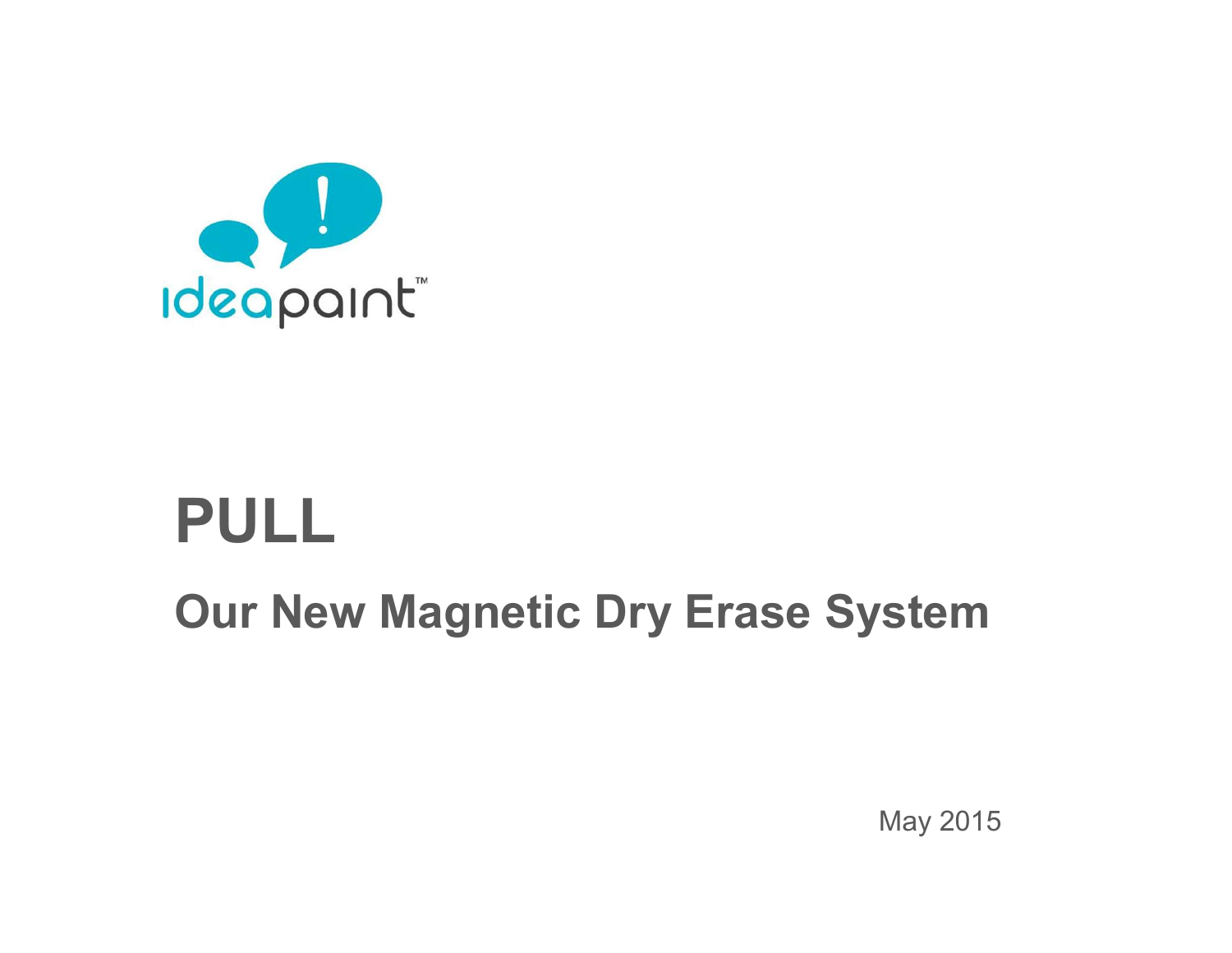# PULL **A Magnetic System**by: Ideapaint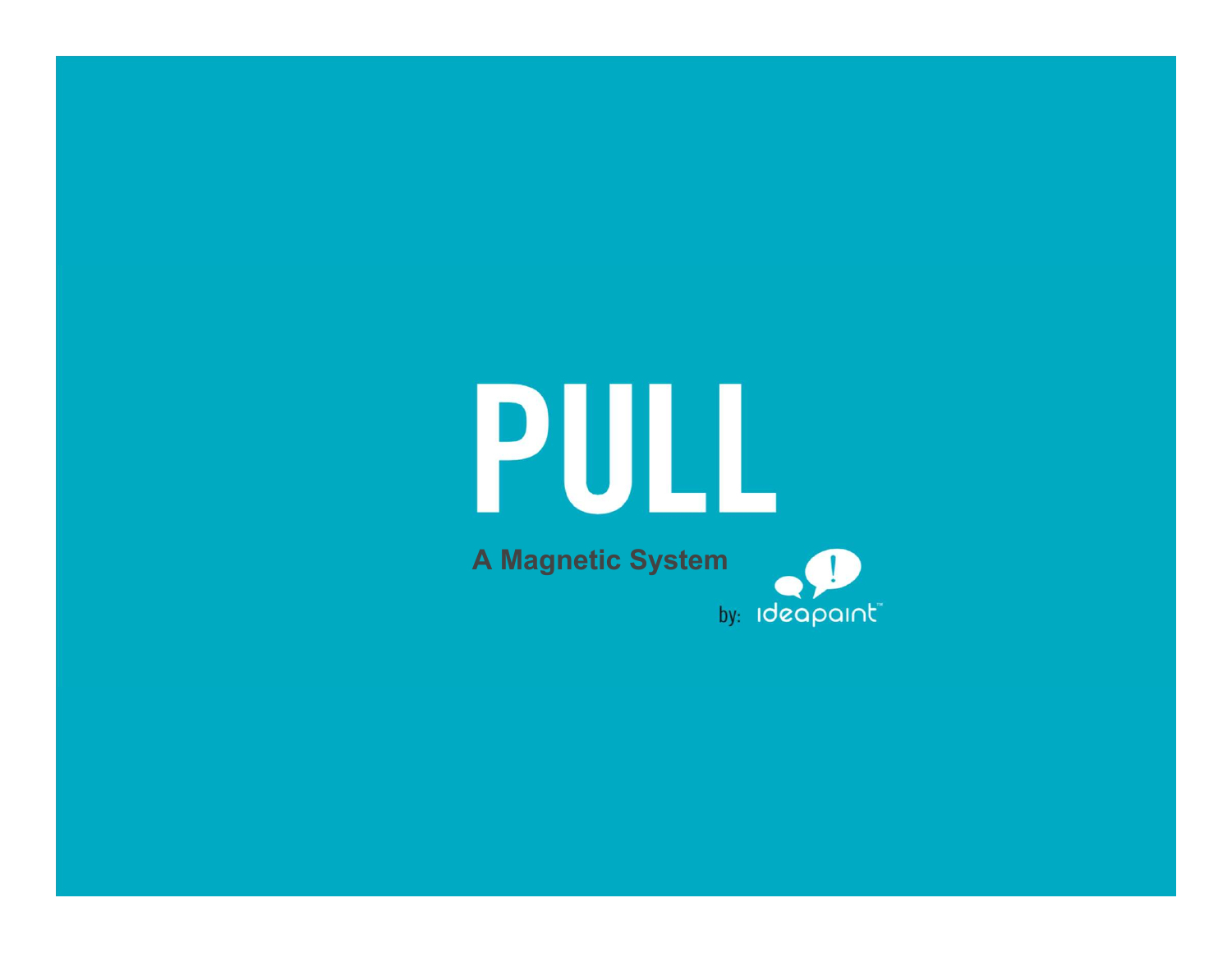### **PRODUCT INTRODUCTION**

There are different stages in the project process where you need to pin up your progress and step back from the idea wall to review. Now you can pin up, rearrange and markup all the elements you are working on to see how you are progressing.

Just as Bounce takes Big Ideas off the wall and into the digital world, magnetic allows you to take digital elements that are printed out back to the wall.

PULL, Our Magnetic System:

- Empowers collaboration in multiple mediums.
- Creates an invisible, magnetically active presentation surfaces.
- Is ideal for posting, sharing and collaborating with both paper and dry erase markers. Bring to the wall your printouts and other physical artifacts such as color or fabric swatches, blueprints, artwork for critique or paperwork for review.
- It's great for when content needs to stay up for a while. Just as our dry erase paint replaces whiteboards, Magnetic Wallcovering replaces bulletin boards – but is way more flexible.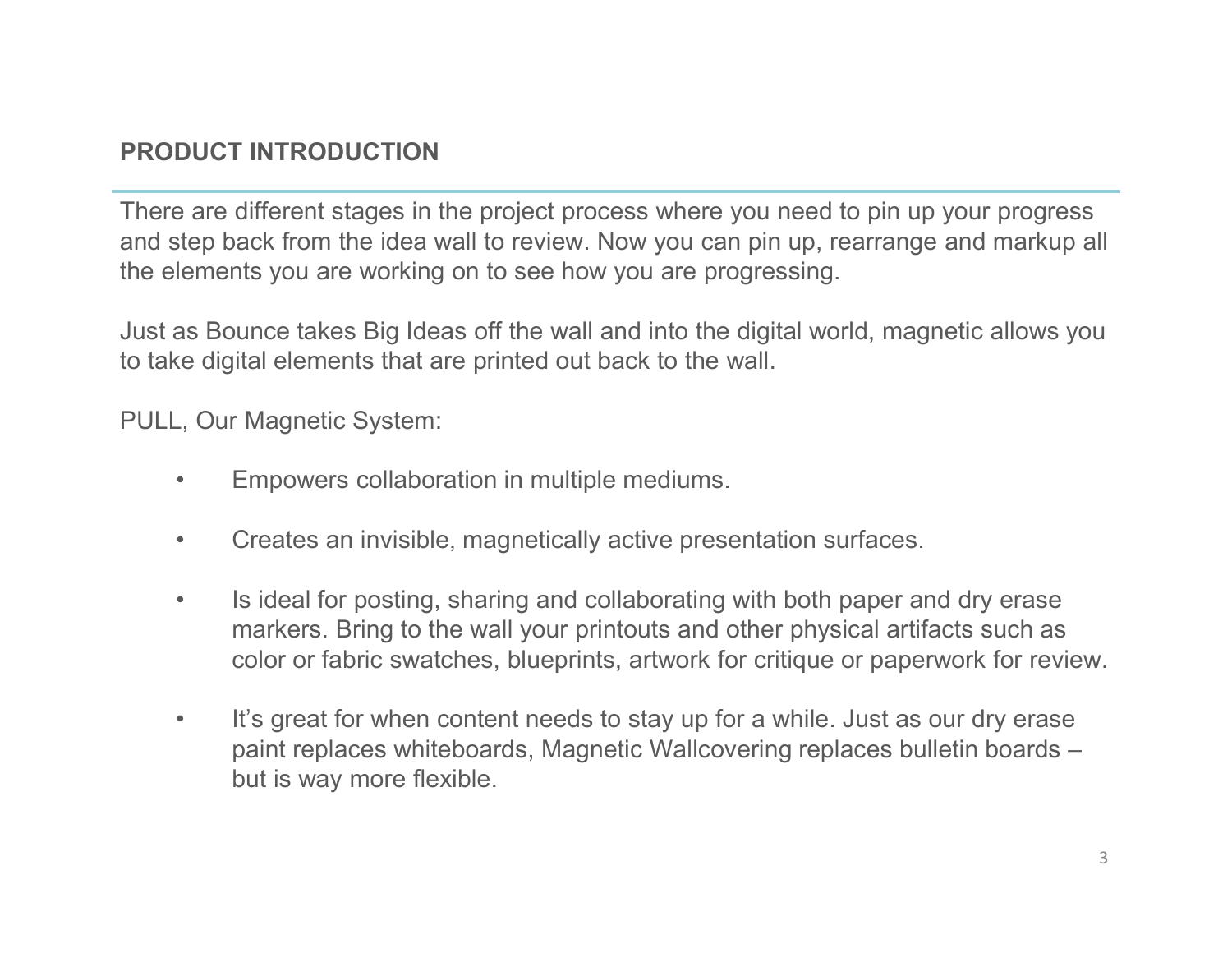### **PRODUCT INTRODUCTION: Magnetic Wall Covering**

- Patented technology
- Magnetically-active fleece reinforced wallcovering
- Pairs with all of our dry erase coatings to provide the optimum collaboration surface. Any color surface can be achieved.
- European manufactured

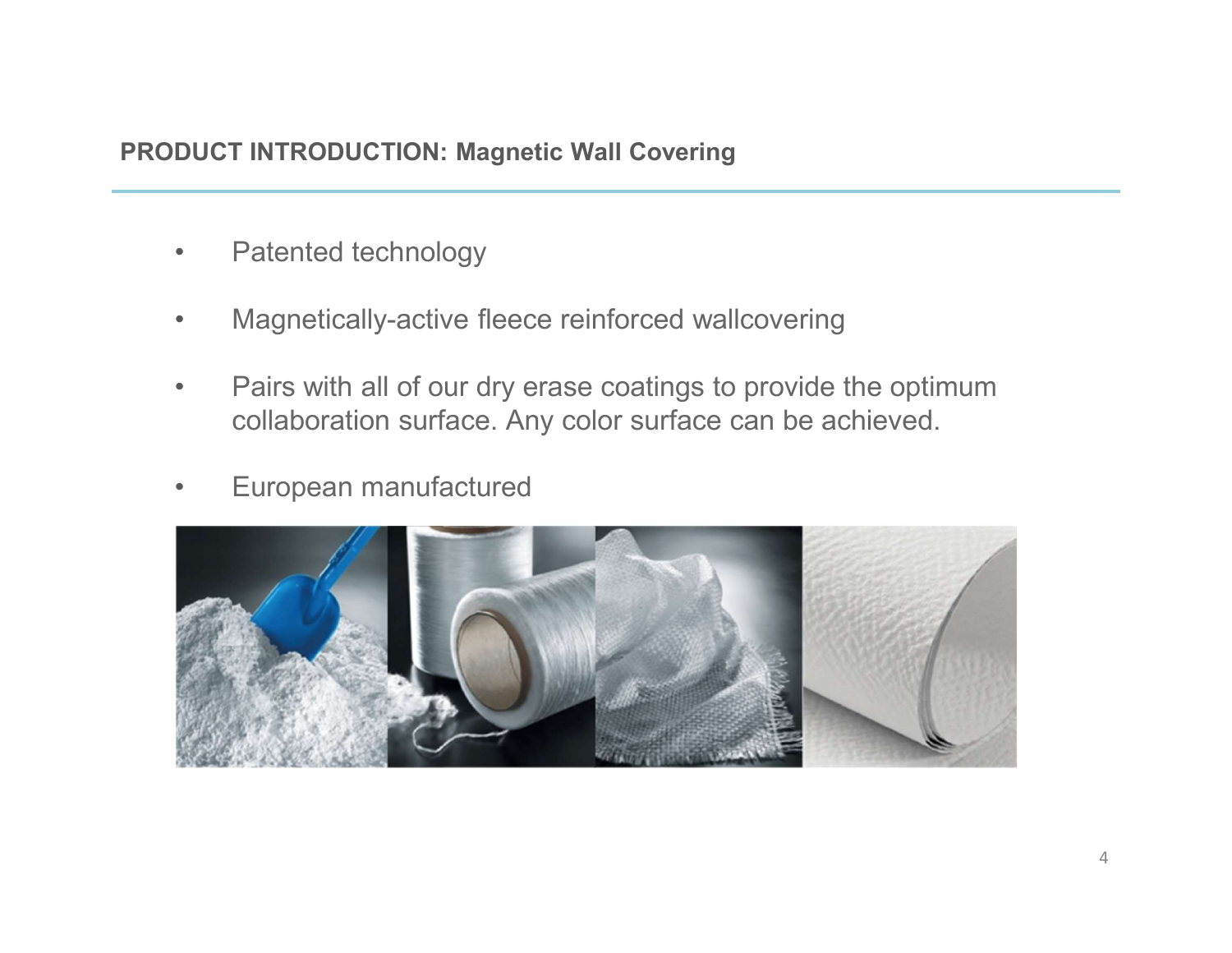### **PRODUCT EDUCATION**

### **Wallcovering: 2 roll sizes**

**Full Roll:** Length: 10.4 linear metres (34.1 feet) Width: 95cm (37.4 Inches) Yields: 9.88m2 (106 Sq Ft)

**Half Roll:** Length: 5.2 linear metres (17.1 feet) Width: 95cm (37.4 Inches) Yields: 4.94m2 (53 Sq Ft)

Typically hung in vertical panels for full wall coverage or horizontal down the centre of the wall for a magnetic section not covering the entire wall.